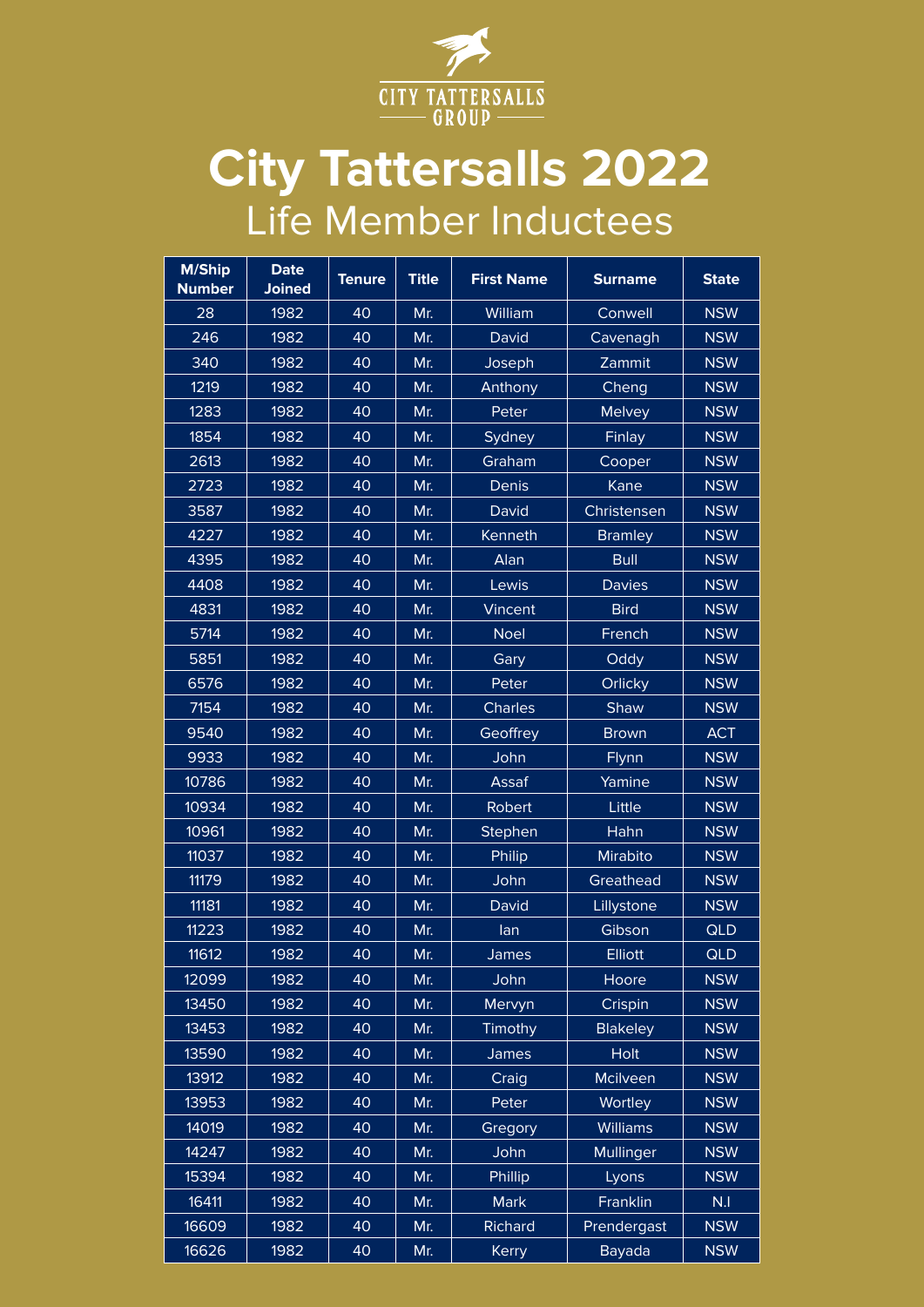

## **City Tattersalls 2022** Life Member Inductees

| <b>M/Ship</b><br><b>Number</b> | <b>Date</b><br><b>Joined</b> | <b>Tenure</b> | <b>Title</b> | <b>First Name</b> | <b>Surname</b>  | <b>State</b> |
|--------------------------------|------------------------------|---------------|--------------|-------------------|-----------------|--------------|
| 16718                          | 1982                         | 40            | Mr.          | Peter             | Newnam          | <b>NSW</b>   |
| 16748                          | 1982                         | 40            | Mr.          | Andrew            | Geczy           | <b>NSW</b>   |
| 16787                          | 1982                         | 40            | Mr.          | Michael           | <b>Stibbard</b> | <b>NSW</b>   |
| 16788                          | 1982                         | 40            | Mr.          | Gary              | Hill            | <b>NSW</b>   |
| 16829                          | 1982                         | 40            | Mr.          | William           | Young           | <b>NSW</b>   |
| 16856                          | 1982                         | 40            | Mr.          | <b>David</b>      | <b>Hutchins</b> | <b>NSW</b>   |
| 16917                          | 1982                         | 40            | Mr.          | Danny             | Persky          | <b>NSW</b>   |
| 16933                          | 1982                         | 40            | Mr.          | Raymond           | Green           | <b>NSW</b>   |
| 16934                          | 1982                         | 40            | Mr.          | Gerhard           | Chvojan         | <b>NSW</b>   |
| 16961                          | 1982                         | 40            | Mr.          | <b>Nicholas</b>   | Matkovich       | <b>NSW</b>   |
| 16991                          | 1982                         | 40            | Mr.          | Robert            | Arrow           | <b>NSW</b>   |
| 16995                          | 1982                         | 40            | Mr.          | <b>Terence</b>    | Mcdonald        | <b>NSW</b>   |
| 17005                          | 1982                         | 40            | Mr.          | Markham           | Collins         | <b>QLD</b>   |
| 17014                          | 1982                         | 40            | Mr.          | <b>Arthur</b>     | <b>Eady</b>     | <b>NSW</b>   |
| 17024                          | 1982                         | 40            | Mr.          | Maxwell           | Gray            | <b>QLD</b>   |
| 17034                          | 1982                         | 40            | Mr.          | Stephen           | Mortimer        | <b>NSW</b>   |
| 17039                          | 1982                         | 40            | Mr.          | Robert            | <b>Hood</b>     | <b>NSW</b>   |
| 17051                          | 1982                         | 40            | Mr.          | Frederick         | Geddes          | <b>NSW</b>   |
| 17098                          | 1982                         | 40            | Mr.          | David             | <b>Nichols</b>  | <b>NSW</b>   |
| 17122                          | 1982                         | 40            | Mr.          | Peter             | Goaley          | <b>NSW</b>   |
| 17129                          | 1982                         | 40            | Mr.          | Geoffrey          | <b>Bird</b>     | <b>NSW</b>   |
| 17172                          | 1982                         | 40            | Mr.          | Stephen           | Mcshane         | <b>NSW</b>   |
| 17176                          | 1982                         | 40            | Mr.          | Lindsay           | Searle          | <b>NSW</b>   |
| 17214                          | 1982                         | 40            | Dr.          | Geoffrey          | O'Shea          | <b>NSW</b>   |
| 17274                          | 1982                         | 40            | Mr.          | Leigh             | Cunneen         | <b>NSW</b>   |
| 17324                          | 1982                         | 40            | Mr.          | <b>David</b>      | Mead            | <b>NSW</b>   |
| 17329                          | 1982                         | 40            | Mr.          | Michael           | Dane            | <b>NSW</b>   |
| 17336                          | 1982                         | 40            | Mr.          | <b>Thomas</b>     | <b>Murphy</b>   | <b>NSW</b>   |
| 17357                          | 1982                         | 40            | Mr.          | James             | <b>Hassett</b>  | <b>NSW</b>   |
| 17362                          | 1982                         | 40            | Mr.          | Michael           | <b>Body</b>     | <b>ACT</b>   |
| 17375                          | 1982                         | 40            | Mr.          | Alan              | Harvey          | <b>NSW</b>   |
| 17389                          | 1982                         | 40            | Mr.          | Raymond           | <b>Meere</b>    | <b>NSW</b>   |
| 17390                          | 1982                         | 40            | Mr.          | Con               | Venardos        | <b>NSW</b>   |
| 20525                          | 1982                         | 40            | Mr.          | Jeffrey           | Fairbairn       | <b>NSW</b>   |
| 50985                          | 1982                         | 40            | <b>Miss</b>  | Leanne            | Tam             | <b>NSW</b>   |
| 52361                          | 1982                         | 40            | Ms.          | Ingrid            | Faber           | <b>NSW</b>   |
| 55515                          | 1982                         | 40            | Ms.          | Clara             | Malouf          | <b>NSW</b>   |
| 55622                          | 1982                         | 40            | Mrs.         | <b>Mary</b>       | <b>Matis</b>    | <b>NSW</b>   |
| 56039                          | 1982                         | 40            | Ms.          | Patricia          | Mckean          | <b>ENG</b>   |